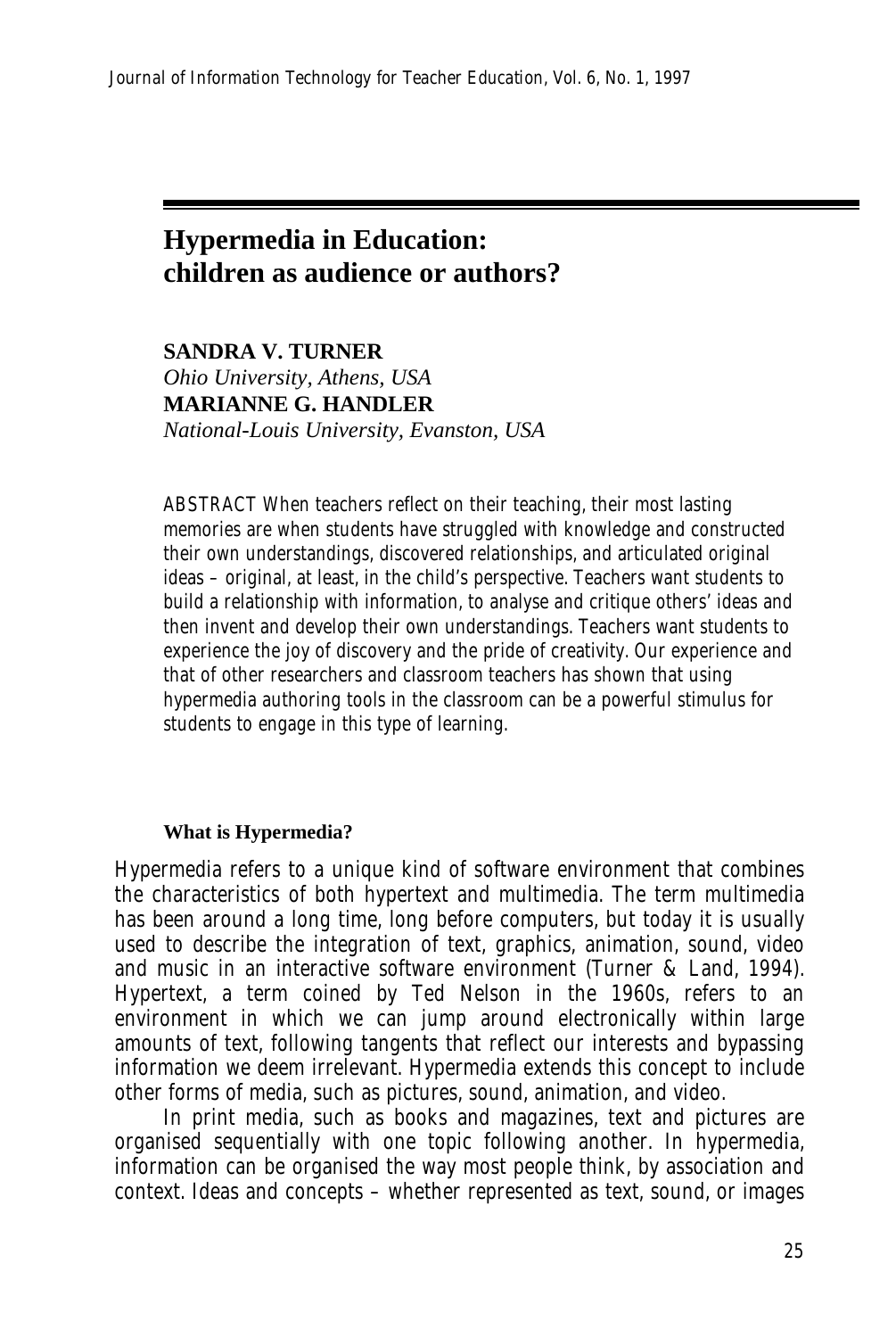– can be linked to related ideas and concepts. Different people exploring the same body of information are likely to follow different paths, depending on their interests and objectives.

## **Children as Audience or Authors?**

Children today are using hypermedia for learning in two distinct ways: as audience and as author. As the audience of hypermedia, children use, explore, and interact with hypermedia environments developed by others. For example, multimedia encyclopaedias such as *Encarta* and *Grolier's*, CD-ROM books such as *Just Grandma and Me*, interactive adventure games such as *Myst*, and information on the World Wide Web are types of hypermedia environments. In these hypermedia environments children are able to choose their own paths through a vast repository of information – not only text but also pictures, sound, animation, and video – by following links to related topics. The most engaging environments are highly interactive with a high level of learner control, requiring more of the learner than simply reading text and clicking on words or pictures. Although in such applications a child can explore and learn in a variety of ways, the learner is nevertheless constrained by the content and design decisions made by the software designer, whether that designer is their classroom teacher or a professional instructional designer.

The second way in which children use hypermedia is as authors, designers, and creators. As authors, children develop their own hypermedia projects. They conduct research on the topic, identify the relevant data, select supporting visuals, design the layout of text and graphics, determine how the information should be linked, debug problems, consider the nature of the intended audience, solicit feedback about their work in progress, and share their final compositions with others. HyperStudio, HyperCard, Multimedia Scrapbook, SuperLink, and MicroWorlds are examples of hypermedia authoring tools used in schools today.

Students are also beginning to develop hypermedia documents on the World Wide Web with Web page development tools such as Adobe Page Mill and Claris Home Page. There are many parallels between hypermedia authoring environments and Web authoring. However, since our research and experience has been with children and their teachers using HyperCard and HyperStudio, we will focus in this paper on hypermedia authoring tools that are not Web-specific.

Several research studies provide evidence that the most powerful learning occurs when the students are the authors and designers (Brown, 1992; Carver et al, 1992; Turner & Dipinto, 1992, 1993, 1995). Classroom teachers agree that the one who creates the hypermedia document learns more about the topic than the one who ultimately uses the finished product (Milton & Spradley, 1996; Monahan & Susong, 1996; Scholten & Whitmer,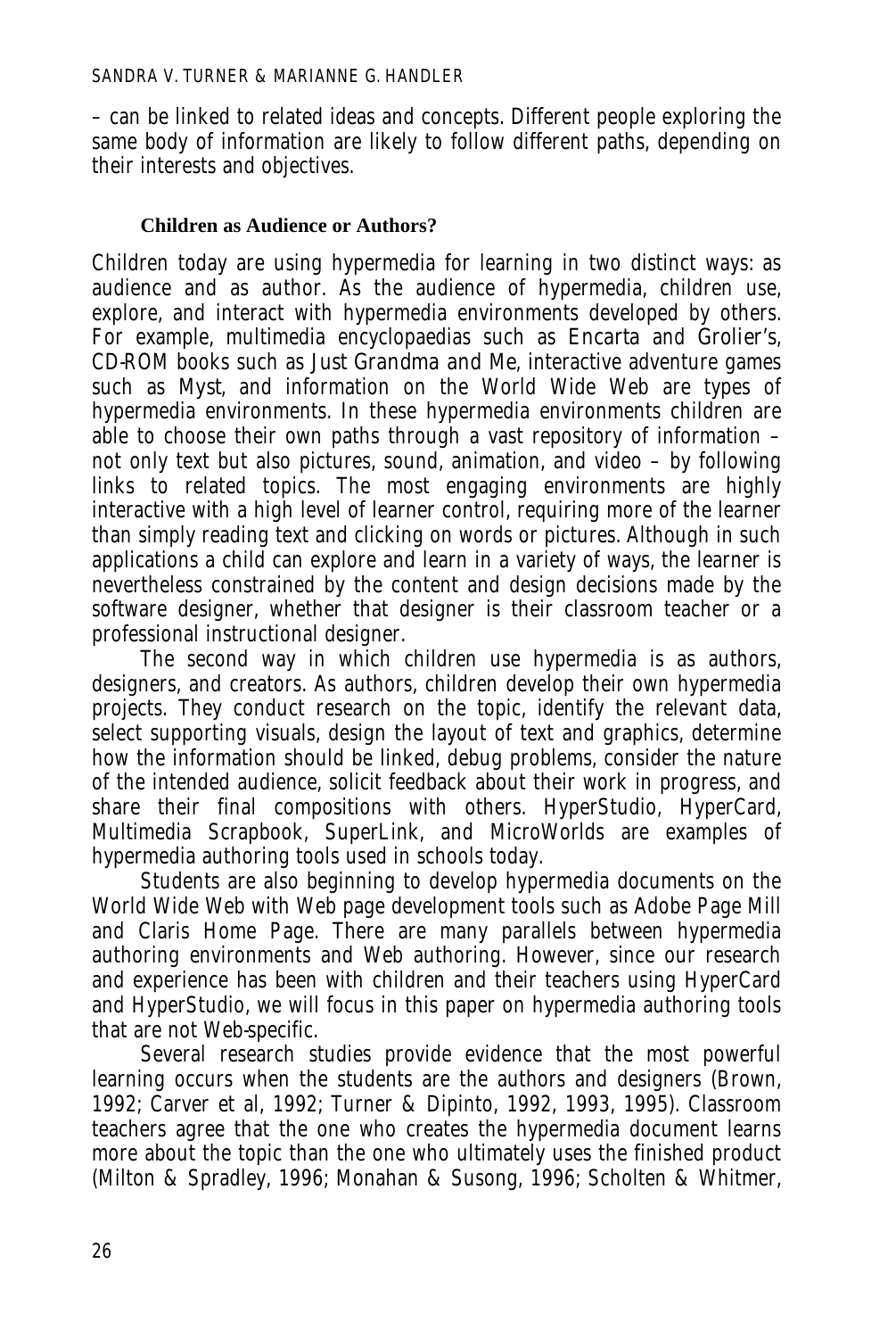1996; Skillen, 1995). In addition to content, student authors learn to use new technologies and to communicate effectively in a new medium that is visual, dynamic, and interactive.

Philosophically, this second way of learning through hypermedia is grounded in a constructivist view of learning. As hypermedia authors, students are empowered to construct their understanding of the content and to communicate it to others. Students become "novice epistemologists" – young scientists, young historians – not simply consumers of the analysis of the work of such people (Papert, 1990). Learning results from the interactions as students accomplish a meaningful task. The role of the teacher is to assist students in understanding how to conduct research, what constitutes evidence and knowledge, and how to communicate it effectively.

## **Hypermedia as a Medium of Communication**

Like word processors, desktop publishing software, and desktop presentation software, hypermedia authoring software is a tool for communicating one's ideas. How is hypermedia different? With word processors and desktop publishing, authors create static documents intended to be printed and read on paper, while with hypermedia and desktop presentations, the documents are meant to be viewed on the computer screen. Documents meant for viewing on the screen can be dynamic, involving animation, video, and sound. In addition, hypermedia can be interactive, giving the user opportunities for input. Finally, documents created by word processing, desktop publishing and desktop presentation software are linear, while hypermedia and Web documents involve links that branch to related ideas or provide more detailed information about a topic. Clearly hypermedia documents can be more complex in structure, and thus they provide students more options in communicating their ideas.

Creating a hypermedia product involves not only content, design and communications skills, but also problem solving skills. Authors must ask a range of questions: What is the focus or objective of my document? Who is my audience? What resources do I need – both static and dynamic? Where can I find appropriate resources? How do I incorporate those resources into my document? How should the document be organised and structured? How should the information be linked to facilitate understanding of the topic?

Authoring in a hypermedia environment also involves a new way of writing. Since hypermedia is non-linear, it encourages students to write in chunks, on a card-by-card basis, and consider later how to link the cards together. Thus, for some students the writing task is easier and more manageable than with a word processor (Turner & Dipinto, 1992).

Nevertheless, many of the steps in the authoring process are parallel to stages in the process approach to writing. Students participate in prewriting activities, create drafts of their work, conference with peers and their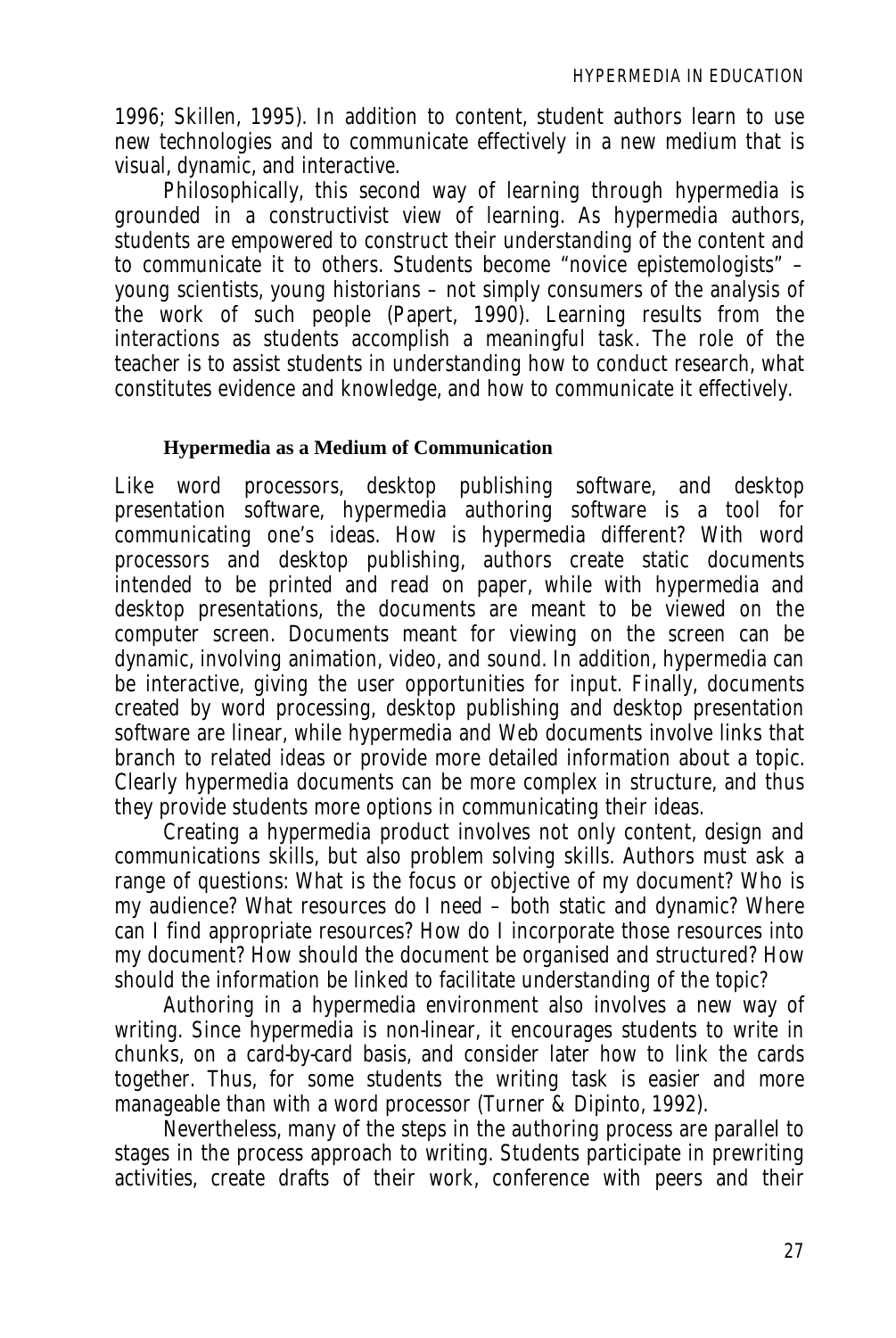teachers, revise, and continue through several versions of their work in a recursive process. They develop these writing skills over many years, from the time they first enter school.

With hypermedia authoring, however, we are asking students–and their teachers–to learn new skills in visual literacy to enhance their ability to communicate clearly in this new medium. Writers in all media are concerned with the style and grammar of a composition as well as with its content. Hypermedia authoring involves not only content, style and grammar, but also elements of visual design.

## **Visual Literacy**

Visual literacy involves the ability to think, learn, and communicate through visuals (Bacca, 1990). Handler et al (1995) recommend that teachers discuss elements of design and visual literacy with their students when implementing hypermedia projects. Throughout each day children are bombarded with visual messages. One of the powerful experiences for students working with hypermedia is that they develop a sense of how to communicate using visuals and how to critique the meaning and impact of visuals in the work of others.

Student authors learn how to create original visuals with graphics software, digital cameras, scanners, and video cameras as well as how to search for visual information on the Web and in print resources. Students learn and apply the elements of well-designed displays of information, such as simplicity, clarity, balance, shape and form, and the use of colour. Since hypermedia is a dynamic environment, student authors also need to consider what options to give users in navigating their stack in a meaningful and consistent way.

## **Visual Tools for Constructing Knowledge**

Visual tools are powerful tools for constructing knowledge. They help learners see patterns and define relationships. Wandersee (1990), in analysing the connection between cartography and cognition, has identified four purposes of map making as a tool for learning: (a) challenging one's assumptions, (b) recognising new patterns, (c) making new connections, and (d) visualising the unknown. These same purposes may be applied to other kinds of visual tools that learners use to analyse and construct knowledge. Hyerle (1996) recommends that teachers not only use teacher-created visual tools to illustrate relationships and patterns, but also "provide learners with concrete skills, strategies, and tools for seeking cross-discipline patterns on their own" (p. 12).

In our work, children have used three kinds of visual tools in addition to hypermedia authoring software: concept maps, schematic stack maps, and storyboards.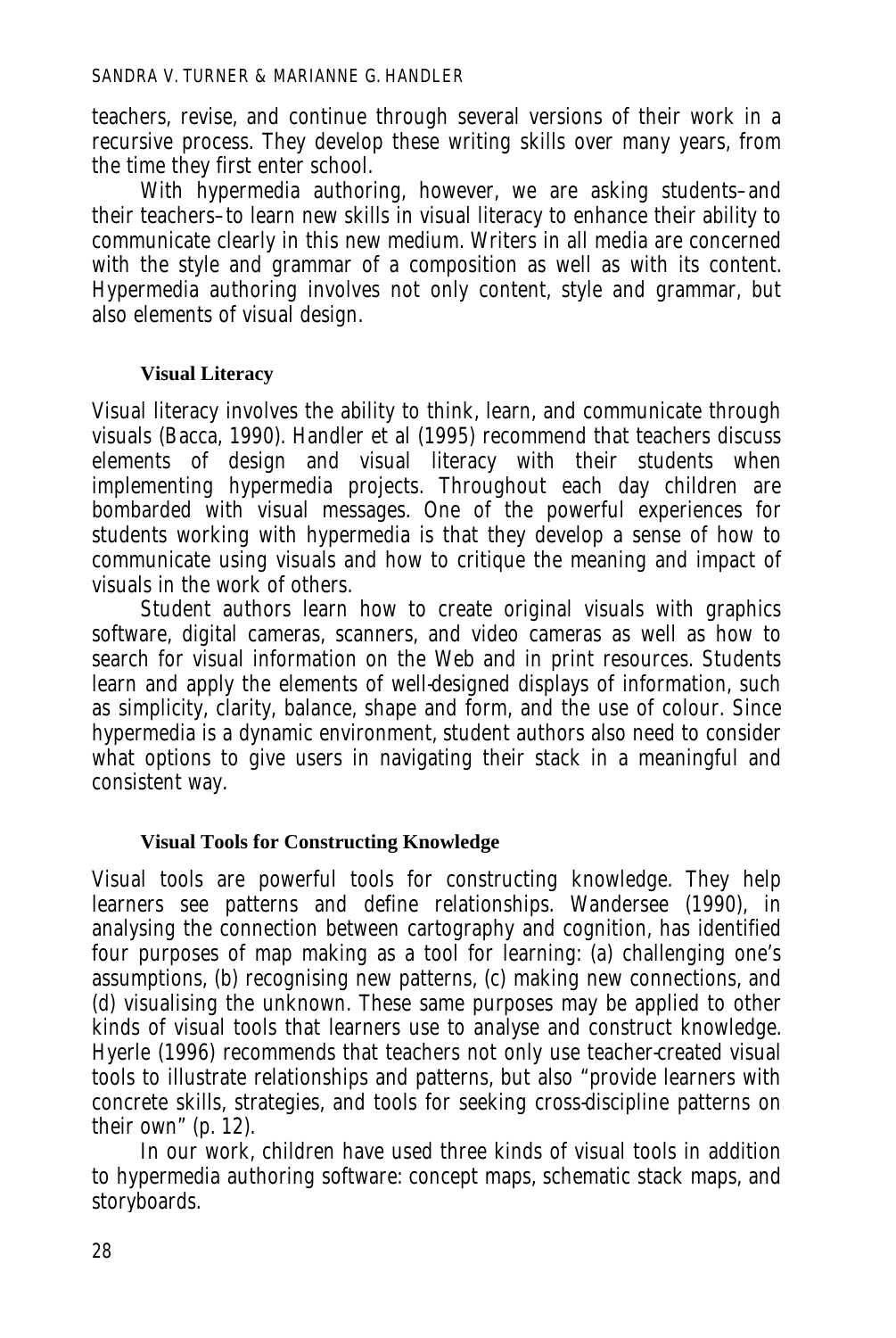## *Concept Maps*

Concept maps help to focus the learner's analytical processes and require a learner to analyse material at a deeper conceptual level than would normally occur in reading about a topic or discussing it (Mayes, 1992). A summary of research on concept mapping has shown that it has generally positive effects on both student achievement and attitude (Horton, 1993). By requiring the learner to organise and manipulate the content, concept mapping leads to active and durable learning of the information.

Concept maps are used as a brainstorming tool in the pre-authoring stage or as an analytical tool to represent the relationships among the concepts when a stack is completed. For either purpose, students may draw a concept map by hand or with the aid of software such as Inspiration. For example, at the conclusion of the Hypermedia Zoo project (Turner & Dipinto, 1995) students created concept maps to show what they had learned about their mammal (see Figure 1). Concept maps do not necessarily show how the information in a stack is organised and linked, but rather how the information is organised in the student's mind. The advantage of concept maps is that they are truly non-linear; the components of the map may be added in any order anywhere on the page as long as they are linked appropriately.

Figure 1. Concept map created by a sixth-grade student describing her observations of a monkey.

## *Schematic Stack Maps*

Stack maps, also referred to as linking charts, are typically developed after a stack is completed as a navigational aid for users. Stack maps show the cards of a stack and how they are linked to each other. Stack maps reveal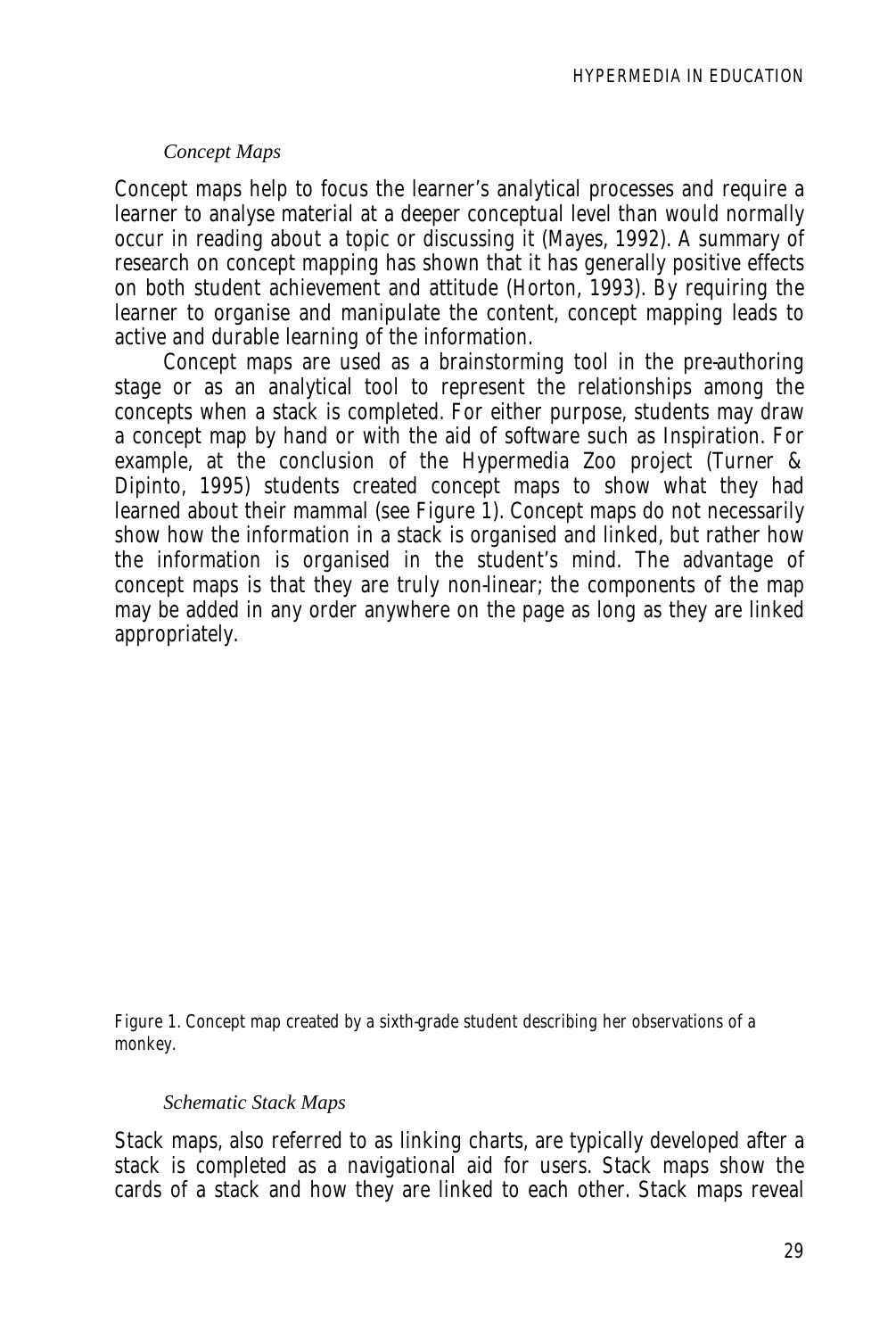the structure of a stack, whether it is primarily linear (Figure 2a), a tree structure (Figure 2b), or a more complex web structure (Figure 2c).

Figure 2a. Stack map of a linear stack.

Figure 2b. Stack map of a stack with a tree structure.

Figure 2c. Stack map of a stack with a complex web structure.

For children, stack development is a fluid, changing process. Although they may start with a plan in the form of a storyboard, they make many changes and revisions in their plans as the project develops and as they gain more facility with the software and its capabilities. Thus, young authors typically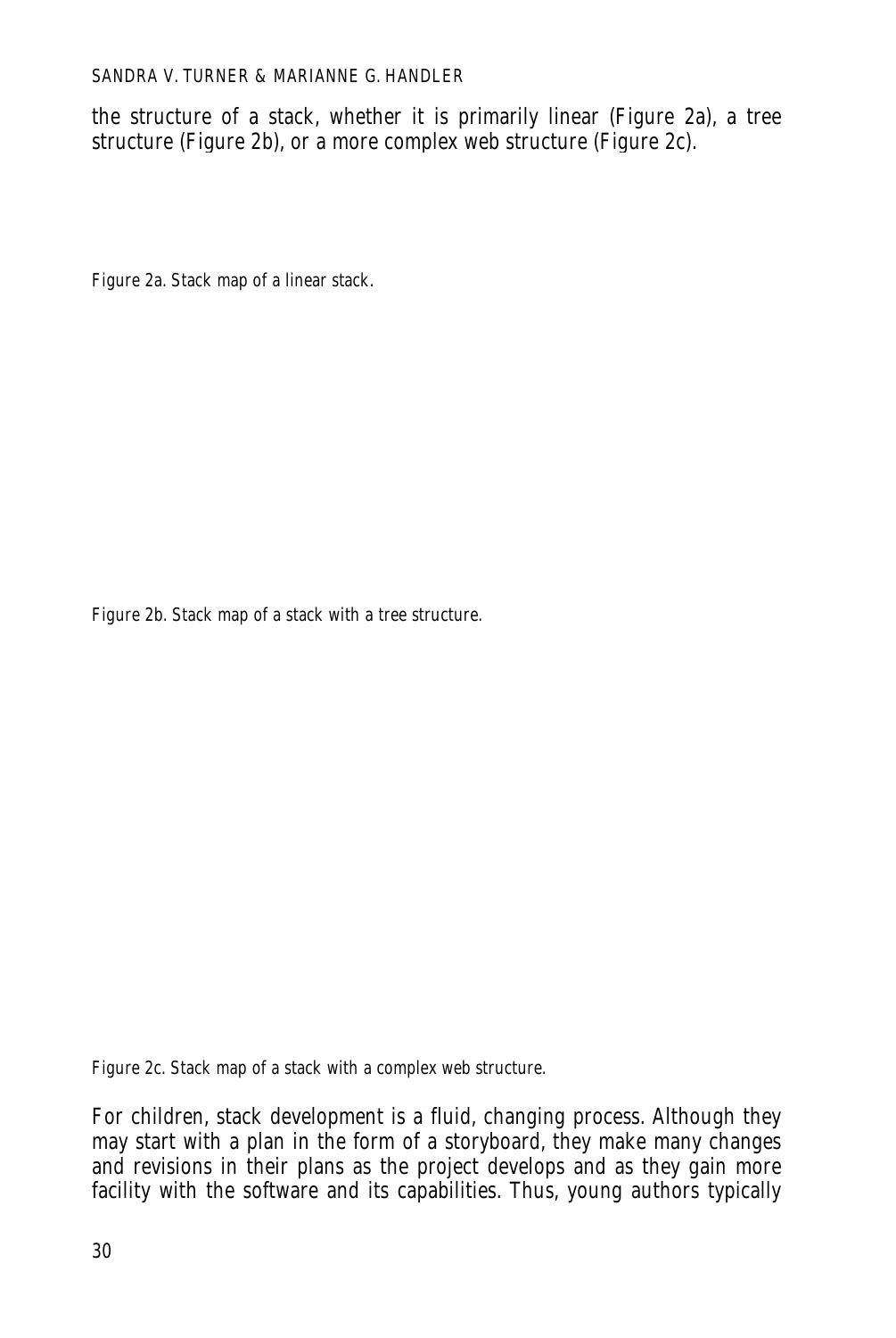wait until their stack is finished to create a stack map. Sometimes the schematic map takes the form of a menu card where users can click to go to various parts of the stack. Other times, the stack map serves as a help card to show users where they are in relation to the whole stack.

## *Storyboards*

Since hypermedia compositions typically involve a branching structure and multiple forms of media, they require new visually-based planning strategies. Storyboarding is one kind of visual planning tool. A storyboard is a screen-by-screen representation of a stack sketched in advance as part of the planning process. A storyboard shows the objects on each card – such as graphics, text, and buttons – and their layout. Both student authors and professional instructional designers develop storyboards to seek feedback about the design of their proposed project and to guide their work in the actual development of the project.

# **The Hypermedia Zoo: an example project**

One example of students as hypermedia authors is the Hypermedia Zoo project. Over a five-year period Turner & Dipinto (1992, 1993, 1995) documented the curriculum-based project in which seventh-grade students used HyperCard to create multimedia research reports about mammals as part of the science curriculum. Each student observed, recorded, and illustrated the physical characteristics, locomotion, and behaviour of a specific mammal during four field trips to a zoo. Then they determined what information to include in their report, organised it into screen-size cards, linked the cards of information together in a meaningful way, and presented their report as a multimedia document incorporating text, scanned graphics, video-disk images, recorded sound, and QuickTime movies. In brief, the findings from the Hypermedia Zoo project indicate that the time students invest in learning to use the software and hardware not only gives them a powerful new medium of communication but also gives them new insights into organising and presenting information. Furthermore, hypermedia authoring facilitated engaged learning, peer collaboration, and promoted and validated students' self-esteem.

## **The Role of the Teacher**

The teacher has a multifaceted role during this time. He or she serves as coach, organiser, design consultant, resource manager, editor, evaluator and audience. This is no easy task. In addition the teacher must be familiar with the software to help students explore and experiment beyond the minimal features. Teachers who have implemented hypermedia projects in their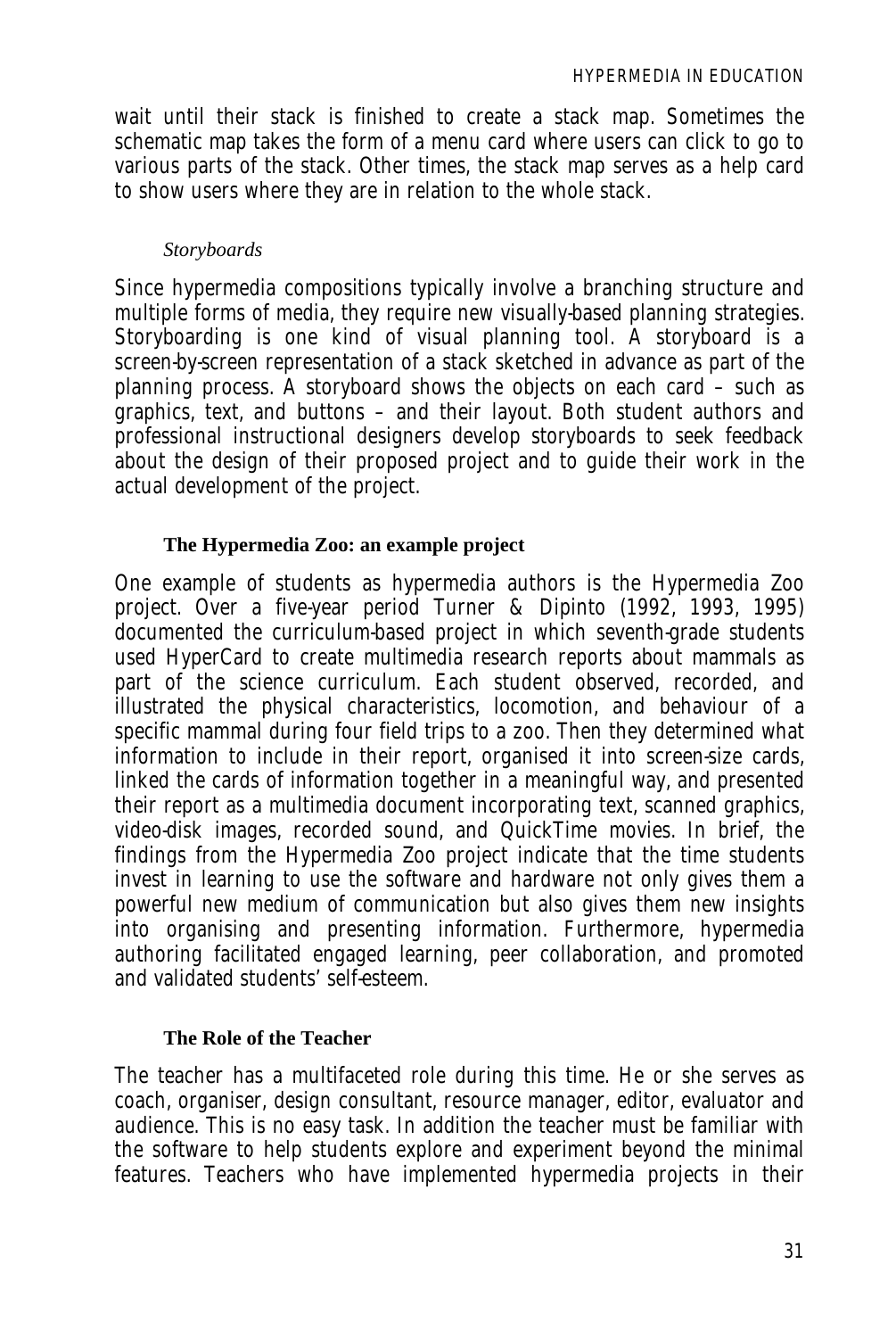classroom feel that the extra time and effort is worthwhile because of the positive impact on student learning and engagement.

Teaching with a new medium adds another level of complexity to the teacher's task. The teacher needs support, not only in acquiring new skills and knowledge, but in taking the risk of trying new instructional strategies. The teacher will be more successful if the school culture honours risk-taking and supports experimentation.

#### *Supporting Classroom Teachers*

Marianne Handler's research has examined the kind of support teachers need to become co-learners with their students as hypermedia authors. The first project involved a third-grade teacher, already comfortable as a technology user, who wanted her students to create hypermedia projects but was unfamiliar with the software available for young children (Handler, 1992). The teacher chose the curriculum area and the basic design of the project. Pairs of students collaborated using information they had previously researched about an animal's habitat, feeding habits, and other interesting facts. The team of two students created an imaginary creature combining the characteristics of their two individual animals. For example, one team created an "octoquin" with features of an octopus and a penguin. The teacher gave the students extended periods of time to learn the HyperScreen software, create cards with original graphics, link the cards, and seek and provide peer feedback on effective design elements discussed in class.

At the beginning the researcher's support was geared toward helping the teacher and students learn the software and helping the teacher focus on it as a curricular tool. The content of the project was, from the beginning, the responsibility of the teacher. The researcher was present at all sessions in the lab and joined the class during the stack evaluation sessions. Together the teacher and researcher developed guide sheets to help the students use the software. By the end of the project, the teacher had become comfortable enough with the software to recognise areas where this kind of support was needed and began to design her own student support materials.

Initially the teacher was ill at ease in the computer lab. Her unfamiliarity with the software made management difficult because she was unable to give the students the help they needed. Her own exploration of the software helped her recognise the value of free exploration for the students. For the teacher, exploration triggered ideas of how else she could use it in the curriculum. For the students, exploration triggered ideas on what their imaginary animal might look like. The second year was the turning point for the teacher. She had had sufficient support during the first year that she was now able to focus on both the curricular aspects and the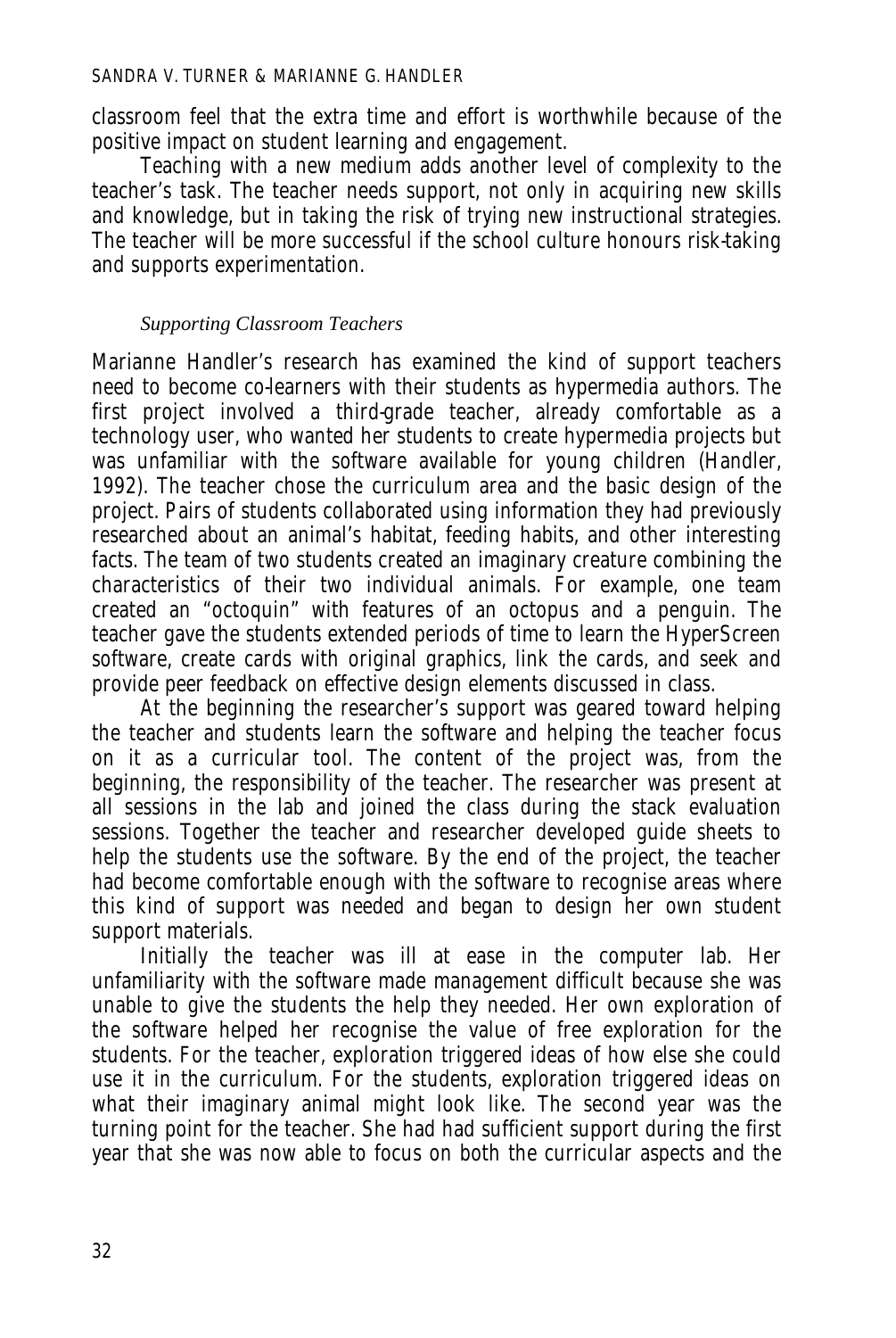ways in which she could provide assistance as the new group of third-graders learned the hypermedia program.

For the teacher, a critical factor in her success was having the researcher's support on an 'as needed' basis as she risked trying this innovation with students. The researcher followed the lead of the teacher in determining the amount of help needed. Although the researcher continued to be available during the second year of the project, she became more an observer than a participant observer.

The second project (Handler & Cederland, 1994) involved a fifth-grade teacher who wanted to put 'her toe in the water.' She was not comfortable using technology in her classroom although she owned a computer and used it for word processing. She and the computer co-ordinator planned a collaboration not unlike the one in the earlier project. The teacher selected a project on endangered species in which each student communicated their research about an animal and suggestions for saving it. At the beginning of the project, during the students' early exploratory sessions, the teacher walked around the lab and watched the children but did not touch the computers. At all times, however, she was involved with them in discussions of the content of the project.

As time went by, she began to sit with a student and watch what they were doing, and soon she was helping others. She came into the lab on several occasions to explore the software herself. As she became more comfortable with it, she was better able to help the students. She met regularly with the computer co-ordinator and became more involved in helping to design the student support materials, which in fact were also very helpful for her. At the conclusion of this project the classroom teacher identified specific parts of the experience that were important for her. First and foremost was the recognition that she would never have been willing to risk this kind of project on her own. The knowledge that it was a team effort between the computer co-ordinator and herself and that help was always readily available was important. She listed other elements of the experience that were also important for her: she learned the software, she increased her comfort with technology, she developed new ways of thinking about students and learning, she became aware of students' needs as technology users, and she became a learner also.

## **Conclusion**

In this paper we have discussed cognitive tools that aid young students in designing and authoring hypermedia compositions. With hypermedia authoring software, which is itself one kind of cognitive tool, children become software authors rather than the audience. As authors, they develop their own hypermedia compositions. In the process, they learn not only about the topic of their composition but also about the elements of design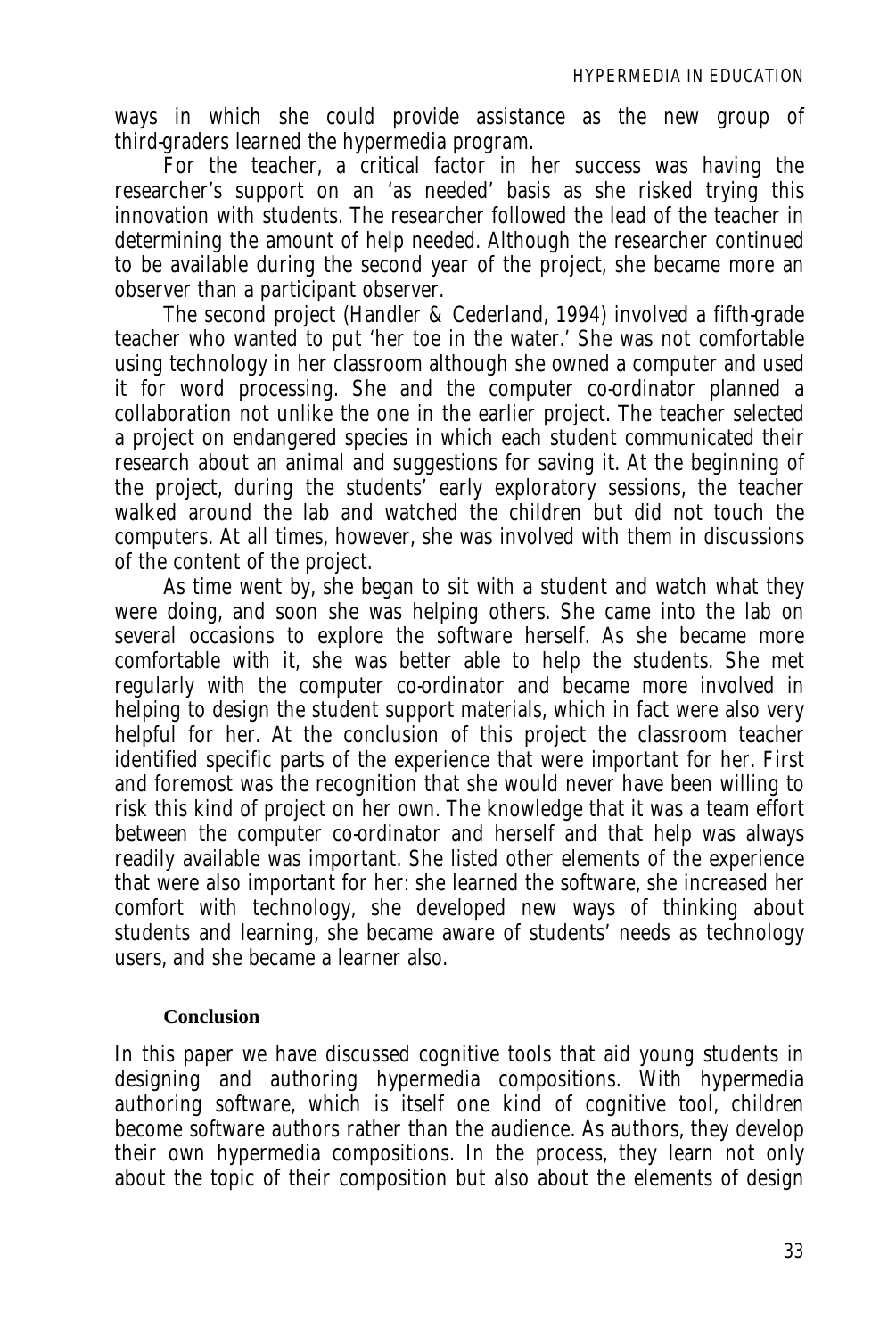that are important for communicating effectively in a visual environment. Representational tools such as concept maps, stack maps, and storyboards help students analyse the relationships among the sub-topics and plan the navigational structure of their document. The overall process of developing a stack helps learners analyse what they are learning and think about their own cognition.

Jones et al (no date) contend that the only real measure of the effectiveness of new technologies in learning is the extent to which they promote students' engaged learning. When students decide on projects that are personally meaningful to them and set their own goals, they become powerfully engaged in learning. They are energised by learning and consider learning fun. They are reluctant to interrupt their work when the school bell rings. Students reflect on the structure of knowledge as they work on hypermedia projects. They make connections at different levels – mental links to associate one idea with another – and are able to construct concept maps and linking charts to illustrate the structure of the information.

The teacher's role is a critical one in establishing a learning environment that supports student authors. The authoring tools that promote student engagement in complex, sustained learning projects are often new to teachers as well as to their students. If these tools are going to help students become curious, motivated, engaged learners, we as teacher educators must develop a commitment to support teachers as they become engaged as co-learners alongside their students. Collegial support, from co-workers and administrators, may well be the key to taking full advantage of the software tools described in this paper.

## *Correspondence*

Sandra V. Turner, College of Education, Ohio University, 252 McCracken Hall, Athens, OH 45701, USA (turners@oak.cats.ohiou.edu).

## **References**

- Bacca, J.C. (1990) The Delphi study: a proposed method for resolving visual literacy uncertainties, in R.A. Braden, Beauchamp & J.C. Baca (Eds) *Perceptions of Visual Literacy*. Blacksburg: International Visual Literacy Association.
- Brown, A. (1992) Design experiments: theoretical and methodological challenges in creating complex interventions in classroom settings, *Journal of the Learning Sciences*, 2, pp. 141-178.
- Carver, S., Lehrer, R., Connell, T. & Erickson, J. (1992) Learning by hypermedia design: issues of assessment and implementation, *Educational Psychologist*, 27, pp. 385-404.
- Handler, M., Dana, A.S. & Moore, J.P. (1995) *Hypermedia as a Student Tool: a guide for teachers*. Englewood: Teacher Ideas Press/Libraries Unlimited.